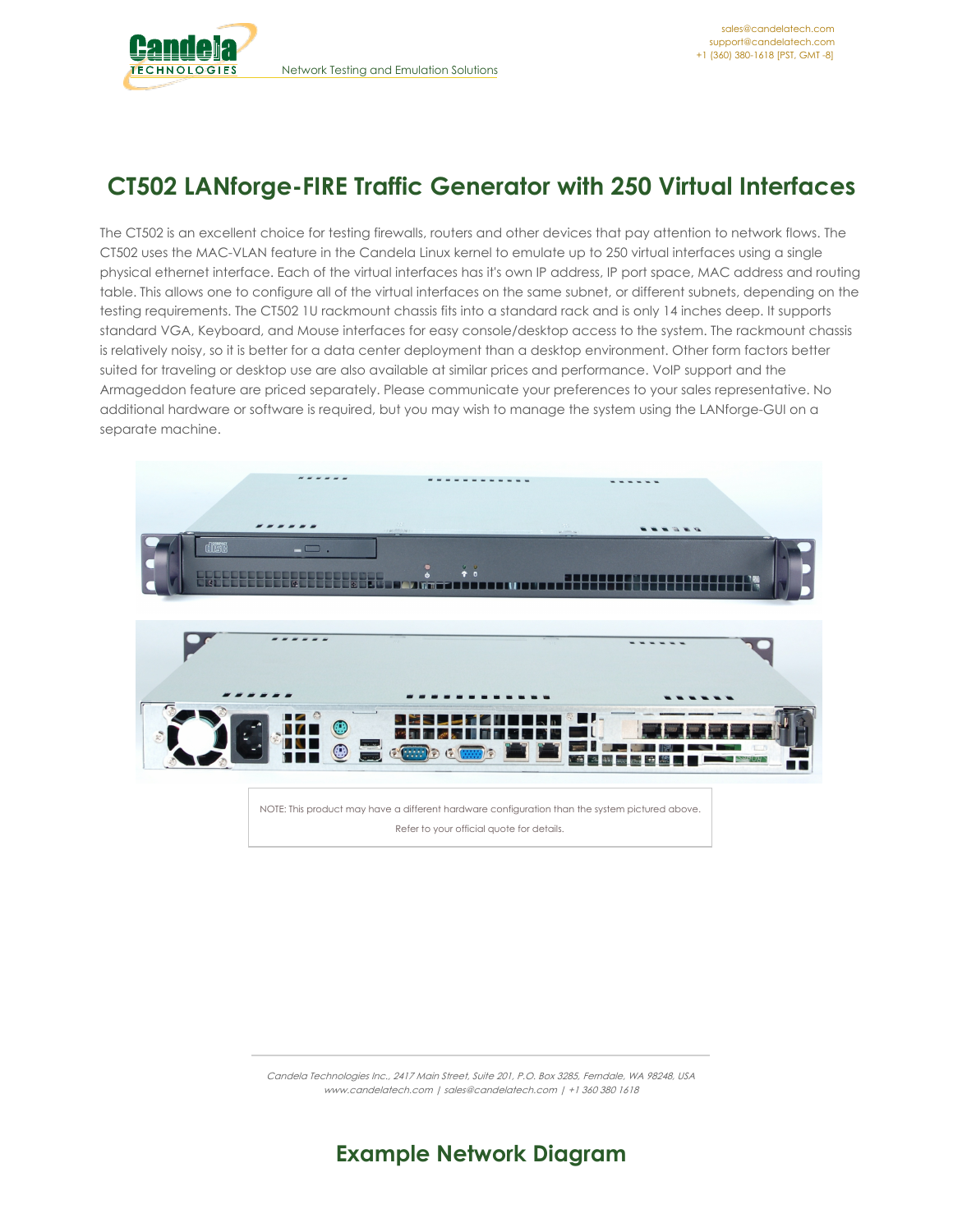

### LANforge FIRE Virtual Interface Traffic Generator.

LANforge FIRE supports MAC-VLAN virtual interfaces. To the System Under Test, it appears as if there are multiple PCs sitting inside the LANforge system generating independent traffic streams.

More than 2000 virtual + physical interfaces are supported on high-end LANforge machines. LANforge can also send traffic from one physical interface on the local machine to another interface on that same machine. Each physical and virtual interface can be configured on the same, or on different IP subnets.

In the configuration on the left, the LANforge FIRE Core can be one physical interface and act as the server. The LANforge FIRE Edge can be a second physical interface with multiple virtual interfaces configured on it. Both interfaces can be on the same machine. It is also valid to use multiple LANforge machines on the edge and core for increased traffic generation capacity as well as physical network layout constraints.

Candela Technologies Inc., 2417 Main Street, Suite 201, P.O. Box 3285, Ferndale, WA 98248, USA www.candelatech.com | sales@candelatech.com | +1 360 380 1618

# **Quick Start Guide**

- 1. Connect Management ethernet port to Management network or management PC. If connecting directly to a PC, an ethernet cross-over cable should be used. Or, connect VGA, Keyboard, and Mouse to the chassis and manage it locally.
- 2. Connect one traffic generating port to the downstream side of the device under test. This usually is considered the 'client' side of the network and will host most of the virtual interfaces.
- 3. Connect second traffic generating port to the upstream side of the device under test. Virtual interfaces may also be added here in order to emulate multiple servers.
- 4. Connect power plug to a standard US or European AC power source.
- 5. If managing remotely, install the LANforge-GUI on a separate management PC or Laptop. Windows and Linux GUIs are supported: Select the correct one from the CDROM or Candela Technologies Download page and install it.
- 6. The CT502 should now boot. If DHCP is enabled on the Management network, the CT502 will automatically acquire an IP address. If DHCP is not available, the IP address will be set to 192.168.1.101 by the LANforge scripts.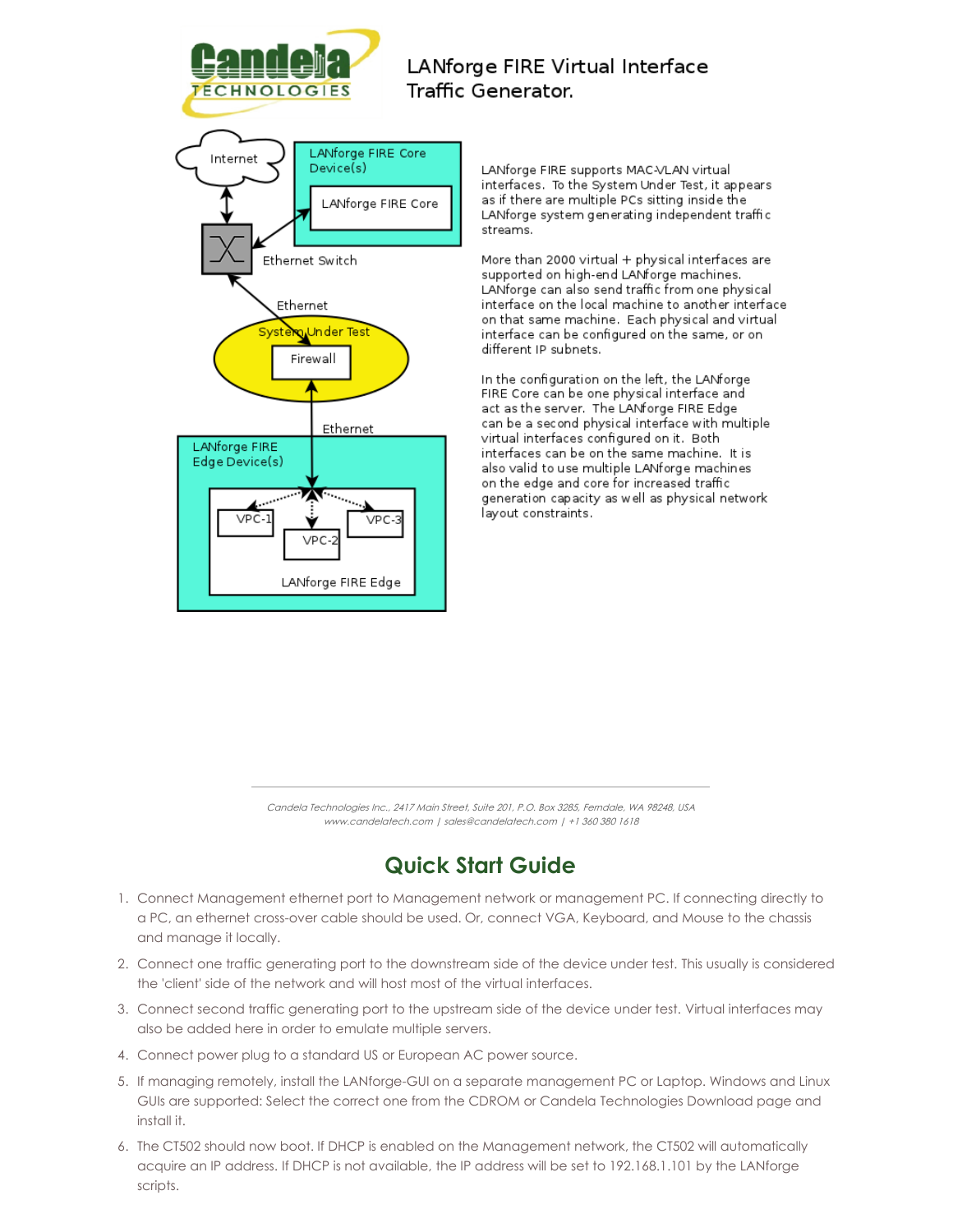- 7. Start the LANforge-GUI on the management PC, or the CT502 server if managing locally, and click the 'Discover' button. It should find the CT502 appliance and add the IP address to the drop-down box in the Connect widget. Press 'Connect' and you will be connected to the CT502.
- 8. Select the Layer 3, VOIP/RTP, Layer 4-7 and other LANforge-FIRE related tabs in the GUI to see existing traffic connections and to modify them or add new ones. You can also view a real-time report of the test with the 'Display' button for some traffic types. Any modifications take place immediately after you click 'Submit'.

## **LANforge-FIRE Related Screen Shots**

#### **Layer 3 (Ethernet, UDP, TCP) Connections**

| €<br>$+$ $ \times$<br>LANforge Manager Version(5.2.13)                                                                                                    |             |            |                                                  |             |                         |                       |                |                                                 |                |                |                               |  |
|-----------------------------------------------------------------------------------------------------------------------------------------------------------|-------------|------------|--------------------------------------------------|-------------|-------------------------|-----------------------|----------------|-------------------------------------------------|----------------|----------------|-------------------------------|--|
| Reporting Tear-Off Info Plugins<br>Control                                                                                                                |             |            |                                                  |             |                         |                       |                |                                                 |                |                |                               |  |
| <b>Restart Manager</b><br>Stop All                                                                                                                        |             |            |                                                  |             |                         |                       |                |                                                 |                |                | <b>HELP</b><br>Refresh        |  |
| File-IO<br>Port Mar<br><b>Attenuators</b><br>Layer-4<br><b>Test Mgr</b><br><b>Test Group</b><br><b>Resource Mar</b><br>Event Log<br>Alerts<br>Messages    |             |            |                                                  |             |                         |                       |                |                                                 |                |                |                               |  |
| WanLinks<br>L3 Endps<br><b>Status</b><br>Layer-3                                                                                                          |             |            |                                                  |             |                         |                       |                |                                                 |                |                |                               |  |
|                                                                                                                                                           |             |            |                                                  |             |                         |                       |                |                                                 |                |                |                               |  |
| Select All<br><b>Start</b><br>Stop<br>Clear<br>Ouiesce<br>(1 s)<br>$\blacktriangledown$ Go<br>Test Manager all<br>Rpt Timer: fast<br>$\blacktriangledown$ |             |            |                                                  |             |                         |                       |                |                                                 |                |                |                               |  |
|                                                                                                                                                           | View        | $ 0 - 200$ |                                                  |             | $\blacktriangledown$ Go |                       | <b>Display</b> | Create                                          | Modify         | <b>Delete</b>  |                               |  |
|                                                                                                                                                           |             |            |                                                  |             |                         |                       |                |                                                 |                |                |                               |  |
| Cross Connects for Selected Test Manager                                                                                                                  |             |            |                                                  |             |                         |                       |                |                                                 |                |                |                               |  |
| Name                                                                                                                                                      | Type        | State      | $Pkt Rx A \rightarrow B$ Pkt $Rx A \leftarrow B$ |             | Rate $A \rightarrow B$  | Rate $A \leftarrow B$ |                | Rx Drop % A Rx Drop % B Drop Pkts A Drop Pkts B |                |                | Avg RTT                       |  |
| xcdx-1                                                                                                                                                    | LF/UDP Run  |            | 17.294                                           | 17.549      | 9.998.239               | 9.997.437             | $\Omega$       | $\Omega$                                        | $\overline{0}$ | $\overline{0}$ | $\blacktriangle$              |  |
| $xcdx-10$                                                                                                                                                 | LF/UDP      | Run        | 17,377                                           | 17,716      | 9,997,632               | 9.996.340             |                | $\Omega$                                        | 0              | $\Omega$       | $\frac{1}{\alpha}$            |  |
| xcdx-2                                                                                                                                                    | LF/UDP      | Run        | 17,548                                           | 17,802      | 9,997,351               | 9,996,964             |                | $\Omega$                                        | $\overline{0}$ | $\overline{0}$ |                               |  |
| xcdx-3                                                                                                                                                    | LF/UDP      | Run        | 17.633                                           | 17,802      | 9.997.891               | 9.996.964             |                | $\Omega$                                        | $\Omega$       | $\overline{0}$ | $\overline{\mathfrak{o}}$     |  |
| $xcdx-4$                                                                                                                                                  | LF/UDP      | Run        | 17,633                                           | 17.802      | 9,997,891               | 9,996,964             |                |                                                 | $\overline{0}$ | $\overline{0}$ |                               |  |
| xcdx-5                                                                                                                                                    | LF/UDP      | Run        | 17,718                                           | 17,036      | 9,997,947               | 9,992,326             |                | $\Omega$                                        | $\overline{0}$ | $\overline{0}$ |                               |  |
| xcdx-6                                                                                                                                                    | LF/UDP Run  |            | 17.718                                           | 17,044      | 9,997,947               | 9,997,018             |                | $\Omega$                                        | $\overline{0}$ | $\Omega$       |                               |  |
| xcdx-7                                                                                                                                                    | LF/UDP Run  |            | 17.718                                           | 17.044      | 9.997.947               | 9.997.018             | $\Omega$       | $\overline{0}$                                  | $\overline{0}$ | $\overline{0}$ | $\overline{1}$                |  |
| xcdx-8                                                                                                                                                    | LF/UDP Run  |            | 17,718                                           | 17,044      | 9,997,947               | 9,997,516             | $\circ$        | $\Omega$                                        | $\overline{0}$ | 0              | $\frac{1}{2}$<br>$\checkmark$ |  |
| $\mathbf{F}$                                                                                                                                              | LE 8 IBB D. |            | 27770                                            | $7.7.0.4.4$ | 0.007.047               | 0.007.010             |                |                                                 |                | $\sim$         | $\mathbf{F}$                  |  |
| Logged in to: 192.168.100.26:4002 as: Admin                                                                                                               |             |            |                                                  |             |                         |                       |                |                                                 |                |                |                               |  |

**Layer 3 Create/Modify Screen**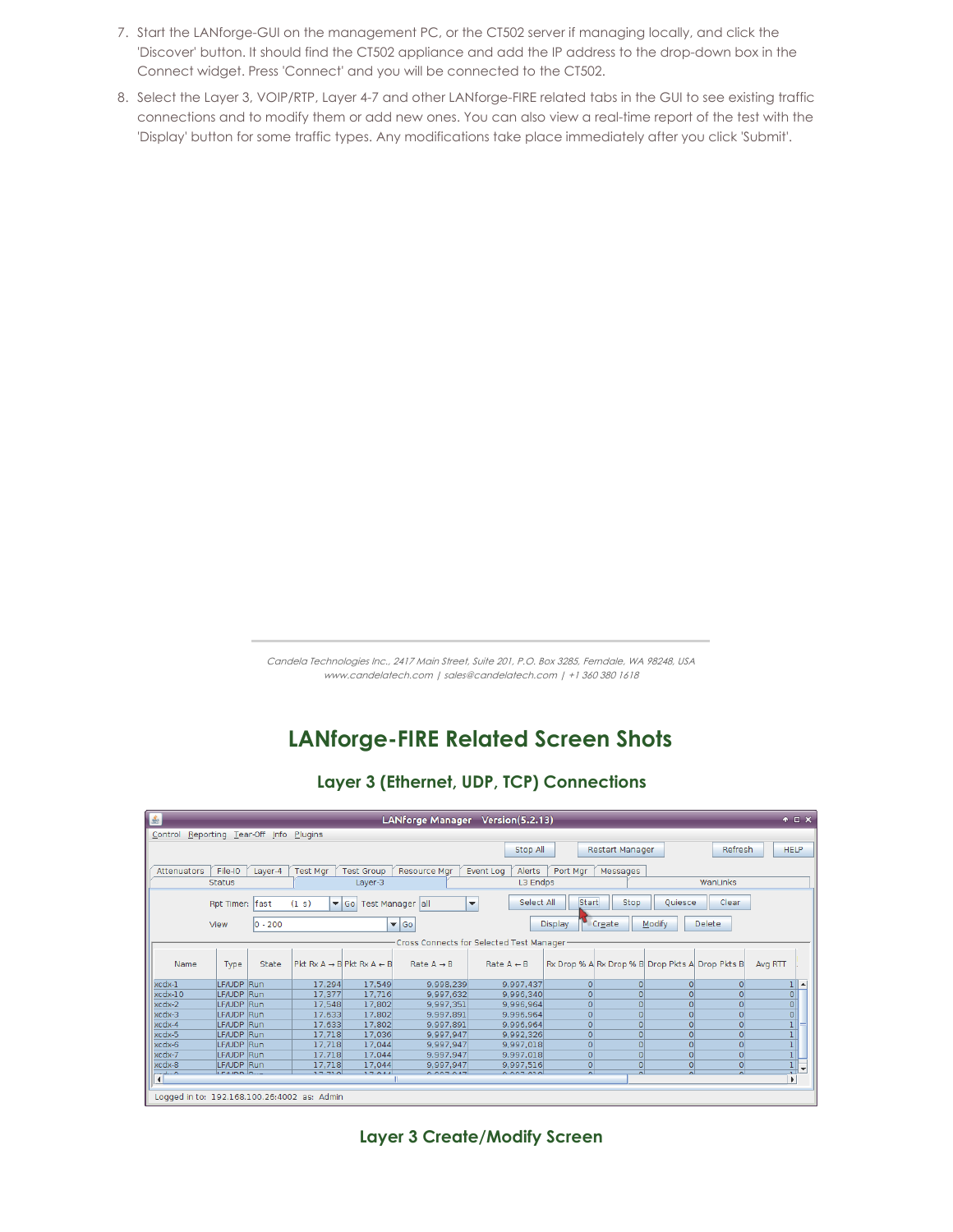| 画                                                 |                                                                                                          |                                                                                                                                                                                                                            |                                        |                          | udp-se - Create/Modify Cross Connect  |                      |                                        |   |                           |                         | $\Box$ e $\mathbf{x}$ |
|---------------------------------------------------|----------------------------------------------------------------------------------------------------------|----------------------------------------------------------------------------------------------------------------------------------------------------------------------------------------------------------------------------|----------------------------------------|--------------------------|---------------------------------------|----------------------|----------------------------------------|---|---------------------------|-------------------------|-----------------------|
| All<br>٠                                          |                                                                                                          |                                                                                                                                                                                                                            |                                        |                          | <b>Display</b><br><b>Sync</b>         |                      | <b>Batch-Create</b>                    |   | <b>Apply</b>              | <b>OK</b>               | Cancel                |
| <b>Cross-Connect</b><br><b>CX Name:</b><br>udp-se |                                                                                                          |                                                                                                                                                                                                                            |                                        |                          |                                       | <b>Cross-Connect</b> |                                        |   |                           |                         |                       |
| <b>CX Type:</b>                                   | <b>LANforge / UDP</b><br>$\overline{\phantom{a}}$                                                        |                                                                                                                                                                                                                            |                                        |                          | <b>Report Timer:</b><br>default (5 s) |                      |                                        |   |                           |                         | ▼                     |
|                                                   |                                                                                                          |                                                                                                                                                                                                                            |                                        |                          |                                       | <b>Endpoint A</b>    |                                        |   | <b>Endpoint B</b>         |                         |                       |
| <b>Resource:</b>                                  | <b>Endpoint A</b><br><b>Endpoint B</b><br>1 (brent-6port)<br>1 (brent-6port)<br>$\overline{\phantom{a}}$ |                                                                                                                                                                                                                            |                                        | ▼                        | <b>Pld Pattern</b>                    |                      | increasing<br>$\blacktriangledown$     |   | increasing<br>÷           |                         |                       |
| Port:                                             | $1$ (eth $0$ )<br>$\overline{\mathbf{v}}$                                                                |                                                                                                                                                                                                                            | $2$ (eth1)<br>$\overline{\phantom{a}}$ |                          | Min IP Port:                          |                      | <b>AUTO</b><br>$\overline{\mathbf{v}}$ |   | <b>AUTO</b><br>▼          |                         |                       |
| <b>Min Tx Rate:</b>                               | New Modem (56 Kbps)                                                                                      | $\overline{\mathbf{v}}$                                                                                                                                                                                                    |                                        | $\overline{\phantom{0}}$ | <b>Max IP Port:</b>                   |                      | Same<br>÷<br>Forever<br>▼              |   | Same<br>÷<br>÷<br>Forever |                         |                       |
| Max Tx Rate:                                      | Same                                                                                                     | $\overline{\mathbf{v}}$                                                                                                                                                                                                    | Same                                   | ▼                        | <b>Min Duration:</b>                  |                      |                                        |   |                           |                         |                       |
| Min PDU Size:                                     | <b>AUTO</b>                                                                                              | ٠                                                                                                                                                                                                                          | <b>AUTO</b>                            | ٠                        | <b>Max Duration:</b>                  |                      | Same                                   | ▼ | Same                      |                         | ÷                     |
| <b>Max PDU Size:</b>                              | <b>Same</b>                                                                                              | ٠                                                                                                                                                                                                                          | Same                                   | ٠                        | <b>Min Reconn:</b>                    |                      | l٥<br>$(0 \text{ ms})$                 | ▼ | I٥                        | $(0 \text{ ms})$        | ÷                     |
| <b>IP ToS:</b>                                    | Best Effort<br>(0)                                                                                       | $\overline{\phantom{a}}$                                                                                                                                                                                                   | Best Effort<br>(0)                     | $\overline{\phantom{0}}$ | <b>Max Reconn:</b>                    |                      | Same                                   | ▼ | Same                      |                         | ▼                     |
| <b>Pkts To Send:</b>                              | Infinite<br>$\overline{\phantom{a}}$                                                                     |                                                                                                                                                                                                                            | Infinite<br>$\overline{\phantom{0}}$   |                          | Multi-Conn:                           |                      | Normal (0)                             |   | Normal (0)<br>▼<br>▼      |                         |                       |
|                                                   |                                                                                                          |                                                                                                                                                                                                                            |                                        |                          |                                       |                      | <b>Script</b>                          |   | <b>Script</b>             |                         |                       |
|                                                   |                                                                                                          |                                                                                                                                                                                                                            |                                        |                          |                                       |                      | <b>Thresholds</b>                      |   | <b>Thresholds</b>         |                         |                       |
|                                                   | <b>Cross-Connect</b>                                                                                     | <b>Endpoint A</b><br><b>Endpoint B</b><br>$\blacktriangledown$<br>OS Default<br>÷<br>OS Default<br><b>Snd Buff Size:</b><br>OS Default<br>OS Default<br>٠<br><b>Rcv Buff Size:</b><br>٠<br>zero (O%)<br>v<br>Send Bad FCS: |                                        |                          |                                       |                      |                                        |   |                           |                         |                       |
| <b>Test Manager</b>                               | default tm                                                                                               |                                                                                                                                                                                                                            |                                        |                          |                                       |                      |                                        |   |                           |                         | ÷                     |
| Quiesce:                                          | 3 (3 sec)                                                                                                |                                                                                                                                                                                                                            |                                        |                          |                                       |                      |                                        |   |                           |                         | ÷                     |
|                                                   | <b>Endpoint A</b>                                                                                        |                                                                                                                                                                                                                            | <b>Endpoint B</b>                      |                          |                                       |                      |                                        |   | zero (O%)<br>÷            |                         |                       |
| IP Addr:                                          | <b>AUTO</b>                                                                                              | $\overline{\phantom{a}}$                                                                                                                                                                                                   | <b>AUTO</b>                            | $\overline{\phantom{a}}$ | <b>Src MAC:</b>                       |                      | 00:00:00:00:00:00                      | v |                           | 00:00:00:00:00:00       |                       |
|                                                   | $\Box$ Replay File                                                                                       |                                                                                                                                                                                                                            | $\Box$ Replay File                     |                          |                                       |                      | Use-Proxy                              |   |                           | Use-Proxy               |                       |
|                                                   | $\Box$ Loop                                                                                              |                                                                                                                                                                                                                            | $\Box$ Loop                            | Proxy Addr:              |                                       | 0.0.0.0              | 0.0.0.0                                |   |                           |                         |                       |
|                                                   | <b>☑</b> Dest Mac                                                                                        |                                                                                                                                                                                                                            | <b>☑</b> Dest Mac                      |                          | <b>Proxy Port:</b>                    |                      |                                        | 0 |                           |                         |                       |
| Filename:                                         |                                                                                                          |                                                                                                                                                                                                                            |                                        |                          | Socket Priority: 0                    |                      |                                        |   | o                         |                         |                       |
| <b>Dest MAC:</b>                                  | <custom></custom>                                                                                        |                                                                                                                                                                                                                            | ccustom>                               |                          |                                       |                      | Payload                                |   |                           | Payload                 |                       |
|                                                   |                                                                                                          |                                                                                                                                                                                                                            |                                        |                          |                                       |                      |                                        |   |                           |                         |                       |
|                                                   | <b>Endpoint A</b>                                                                                        |                                                                                                                                                                                                                            | <b>Endpoint B</b>                      |                          |                                       |                      | <b>Endpoint A</b><br>□ Do Checksum     |   | <b>Endpoint B</b>         | □Do Checksum            |                       |
| <b>Conn Timeout:</b>                              | (10 s)<br>10s                                                                                            |                                                                                                                                                                                                                            | (10 s)<br><b>Os</b>                    |                          |                                       |                      |                                        |   |                           | □ UnManaged             |                       |
| <b>TCP MSS:</b>                                   | OS Default                                                                                               |                                                                                                                                                                                                                            | S Default                              |                          |                                       |                      | Duration Quiesce                       |   |                           | <b>Duration Quiesce</b> |                       |
|                                                   |                                                                                                          |                                                                                                                                                                                                                            |                                        |                          |                                       |                      | Quiesce-After-Range                    |   |                           | Quiesce-After-Range     |                       |
|                                                   |                                                                                                          |                                                                                                                                                                                                                            |                                        |                          |                                       |                      | TCP NODELAY                            |   |                           | <b>TCP NODELAY</b>      |                       |
|                                                   |                                                                                                          |                                                                                                                                                                                                                            |                                        |                          |                                       |                      | □ Concurrent IP Addrs                  |   |                           | □ Concurrent IP Addrs   |                       |
|                                                   |                                                                                                          |                                                                                                                                                                                                                            |                                        |                          |                                       |                      | Clear-Port-On-Start                    |   |                           | Clear-Port-On-Start     |                       |
|                                                   |                                                                                                          |                                                                                                                                                                                                                            |                                        |                          |                                       |                      | Linear-IP-Ports                        |   |                           | Linear-IP-Ports         |                       |
|                                                   |                                                                                                          |                                                                                                                                                                                                                            |                                        |                          | <b>Endp Name:</b>                     |                      | udp-se-A                               |   | udp-se-B                  |                         |                       |
|                                                   |                                                                                                          |                                                                                                                                                                                                                            |                                        |                          |                                       |                      |                                        |   |                           |                         |                       |

## **Software Features**

- 1. Supports real-world protocols:
	- 1. Layer 2: Raw-Ethernet.
	- 2. 802.1Q VLANs.
	- 3. PPPoE: Integrated PPPoE support.
	- 4. Layer 3: IPv4, IPv6, UDP/IP, IGMP Multicast UDP, TCP/IP.
	- 5. Layer 4-7: FTP, HTTP, HTTPS, TFTP, SFTP, SCP
	- 6. Layer 4-7: TELNET, PING, DNS, SMTP, NMAP (via add-on script).
	- 7. File-IO: NFSv3, NFSv4, CIFS, iSCSI.
- 2. Supports up to 1000 concurrent TCP connections with base license package.
- 3. The CT502 is able to generate 500Mbps or more, depending on protocols mix and speed of the network under test. Supports at least 35 VoIP (SIP, RTP) calls if appropriate licenses are purchased. The portable chassis configurations may run at different speeds than the 1U rackmount systems.
- 4. Supports real-world compliance with ARP protocol.
- 5. Supports ToS (QoS) settings for TCP/IP and UDP/IP connections.
- 6. Uses publicly available Linux and Windows network stacks for increased standards compliance.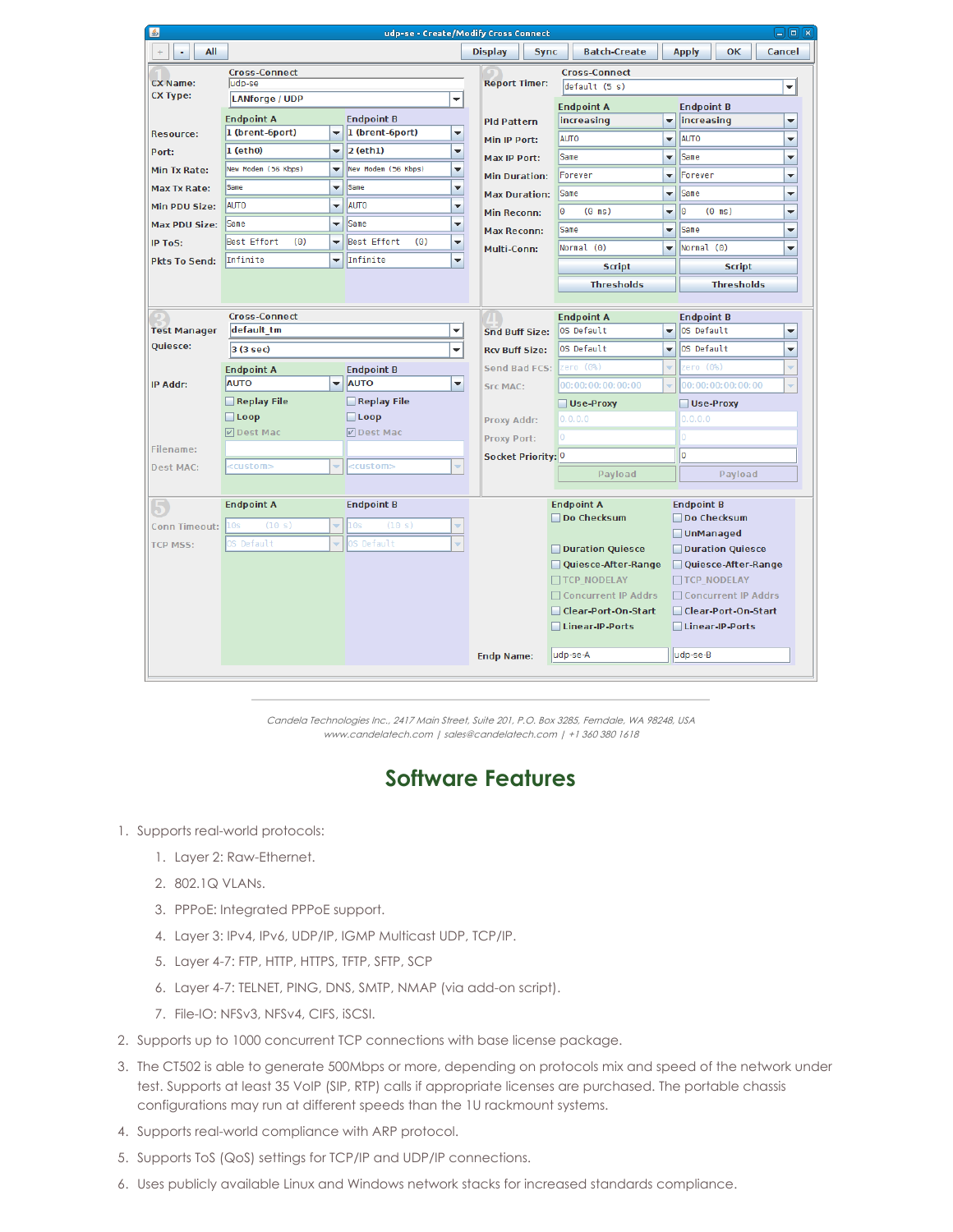- 7. Utilizes [libcurl](http://curl.haxx.se/libcurl/) for FTP, HTTP and HTTPS (SSL), TFTP and SCP protocols.
- 8. Supports file system test endpoints (NFS, CIFS, and iSCSI file systems, too!). File system mounts can use the virtual interface feature for advanced testing of file server applications.
- 9. Supports custom command-line programs, such as telnet, SMTP, and ping.
- 10. Comprehensive traffic reports include: Packet Transmit Rate, Packet Receive Rate, Packet Drop %, Transmit Bytes, Receive Bytes, Latency, Jitter, various Ethernet driver level counters, and much more.
- 11. Supports generation of reports that are ready to be imported into your favorite spread-sheet.
- 12. Allows packet sniffing and network protocol decoding with the integrated [Wireshark](http://www.wireshark.org) protocol sniffer.
- 13. GUI runs as Java application on Linux, MAC and Microsoft Operating Systems (among others).
- 14. GUI can run remotely, even over low-bandwidth links to accommodate the needs of the users.
- 15. Central management application can manage multiple units, tests, and testers simultaneously.
- 16. Includes easy built-in scripting for iterating through rates and packet sizes, with automated reporting. Also supports scriptable command line interface (telnet) which can be used to automate test scenarios. Perl libraries and example scripts are provided!
- 17. Automatic discovery of LANforge data generators simplifies configuration of LANforge test equipment.
- 18. LANforge traffic generation/management software is supported on Linux and MS Windows.

### **Hardware Specification**

- 1. Mid-Range 1U rackmount server.
- 2. Operating System: Fedora Linux with customized Linux kernel.
- 3. Up to 6 PCIe Intel Pro/1000 10/100/1000 Ethernet ports. Additional 10/100/1000 Ethernet interface for management.
- 4. High-availability Ethernet hardware bypass option available.
- 5. 2.8 GHz or higher Pentium processor.
- 6. One PCIe slot.
- 7. 1 GB or more RAM.
- 8. 40 GB or larger Hard Drive.
- 9. Solid State Drive option available.
- 10. Standard US or European power supply (automatically detects EU v/s US power).
- 11. Weight: 18 lbs or 8.2 kg.
- 12. Dimensions: 17 x 14 x 1.75 inches (14-inch deep 1U rackmount server) Metric: 432 x 356 x 44 mm.
- 13. ROHS compliant.

List Price: \$9,300 List Price with 1 Year support (17%): \$10,881

### **Additional Feature Upgrades**

Unless otherwise noted in the product description, these features usually cost extra:

- WanPaths (LANforge-ICE feature set)
- Virtual Interfaces: MAC-VLANs, 802.1Q VLANs, WiFi stations, etc
- FIRE Connections: Base FIRE license includes 1000 active connections.
- LANforge-ICE Network Emulation.
- VOIP: Each concurrent call over the included package requires a license.